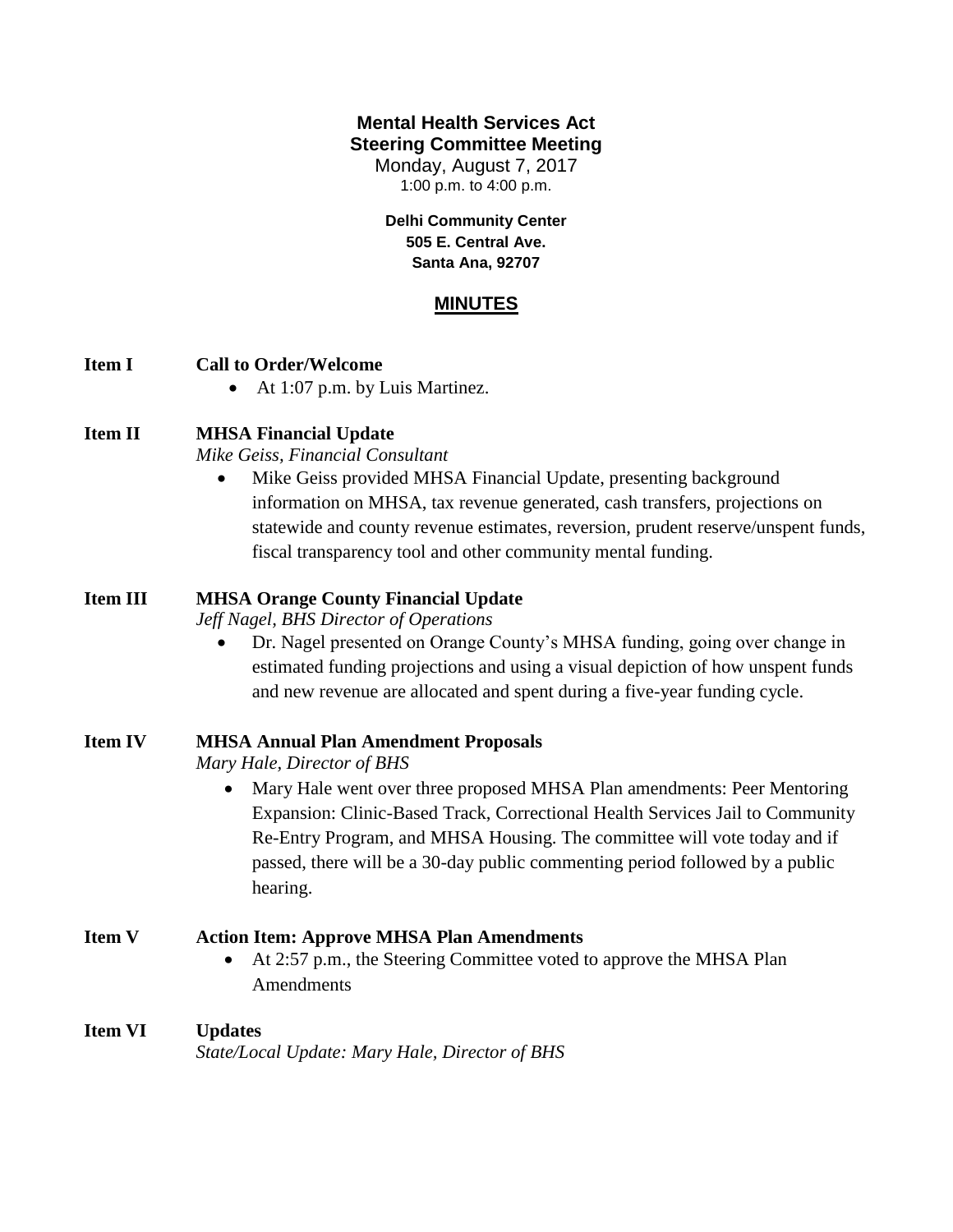- Mary Hale provided update on Co-Located Services, mentioning the Fairview Regional Center location as a possible site, but shared that the Board of Supervisors have not taken any actions.
- MHSA dollars will only fund the mental health side of the Co-Located Services and BHS will begin taking steps to transfer dollars from CSS to Capital Facilities in anticipation of a possible purchase.
- Mary Hale also talked about the regulations on MHSA funds reversion and mentioned that \$12 million of PEI funds that are at risk of reversion will be planned for expenditures as part of future annual plan updates.

## *MHSA Update: Sharon Ishikawa, MHSA Coordinator*

- Dr. Ishikawa shared that the MHSA 3-Year Plan has been completed, approved and sent to the State. Work has begun on the Annual Plan Update. In September, there will be an Innovations subcommittee meetings; email will be sent out when date/time/location has been determined.
- Dr. Ishikawa also provided an update on the UCSD needs and gaps study. In May UCSD submitted their initial evaluation plan and in June, feedback was sent upon review. In July, UCSD sent back an updated plan and currently, the logistics of extracting and providing the requested data is being worked on. March of 2018 is the expected time for the first report.
- For *No Place Like Home (NPLH)*, the County has received non-competitive funds. An updated housing plan for NPLH is needed, and Dr. Ishikawa asked for volunteers for providing input. There will also be a sub-committee created.
- RFP for Transportation (MHSA Program) is online now and open for applying.
- A new round of MHSA Steering Committee member profile survey will be conducted. Steering Committee Co-Chairs will also help develop a new Community Input Form.
- Starting in 2018, the Steering Committee will meet on the **third** Monday of every month.

# *Community Action Advisory Committee (CAAC) Update: Joy Torres, CAAC President*

 Joy Torres provided the following CAAC updates: On July 31, 2017 CAAC toured STEPS FSP and a new CAAC Executive Board was elected in June with Joy Torres as the President, Julian Rodriguez as the Vice President and Dolores Almaraz as the Secretary.

## **Item VII Steering Committee Comments**

*None*

## **Item VIII Public Comments**